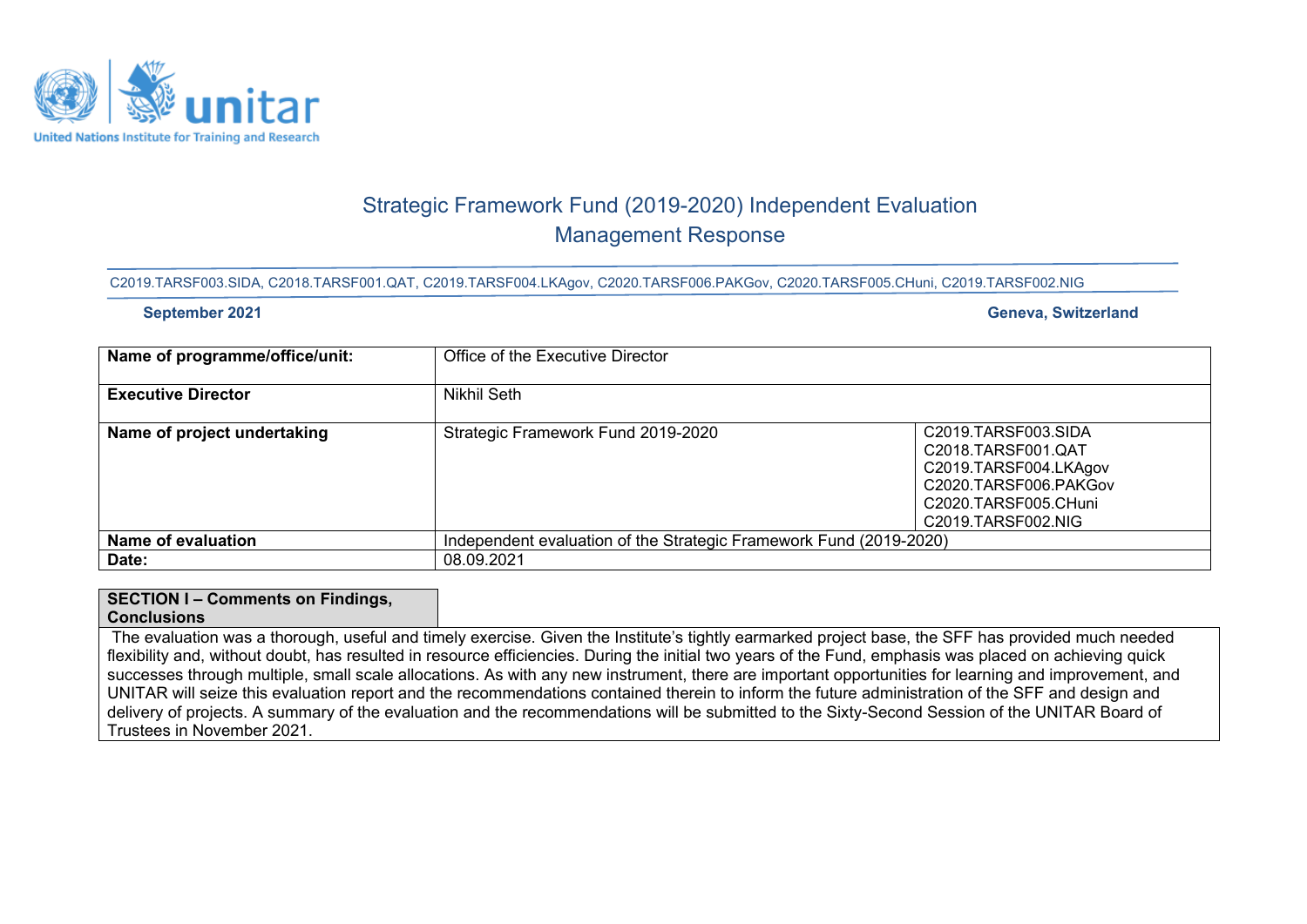|                       | <b>SECTION II - RECOMMENDATIONS</b>                                                                                                                                       |                                                                                                                                                                                                                                                 |                                                                                                                                                                 |                                              |                                                                     |                                                                                                 |
|-----------------------|---------------------------------------------------------------------------------------------------------------------------------------------------------------------------|-------------------------------------------------------------------------------------------------------------------------------------------------------------------------------------------------------------------------------------------------|-----------------------------------------------------------------------------------------------------------------------------------------------------------------|----------------------------------------------|---------------------------------------------------------------------|-------------------------------------------------------------------------------------------------|
| Recommendation        |                                                                                                                                                                           | <b>Management Response and Planned Action</b>                                                                                                                                                                                                   |                                                                                                                                                                 |                                              |                                                                     |                                                                                                 |
|                       |                                                                                                                                                                           | <b>Accepted</b><br><b>Partially</b><br><b>Accepted</b><br>Rejected                                                                                                                                                                              | <b>Planned action</b>                                                                                                                                           | <b>Budget</b><br>allocated (if<br>necessary) | <b>Status</b><br>(planned, under<br>implementation,<br>implemented) | <b>Update on status</b><br>after 6 months<br>(planned, under<br>implementation,<br>implemented) |
| 1.                    | Recommendation 1: While carefully<br>balancing needs and/or requests<br>from Member States and SFF<br>allocation requirements, a clear<br>"Leave No One Behind" component | Accepted                                                                                                                                                                                                                                        | Allocations containing<br>convincing LNOB<br>objectives will receive<br>priority in SFF<br>allocations.                                                         |                                              | Under implementation                                                |                                                                                                 |
|                       | should be required for each SFF-<br>funded project.                                                                                                                       | Management Comments: LNOB has always been considered as key for projects<br>funded by the strategic framework fund. However, we recognize that more efforts are<br>needed to ensure the funded projects are reaching the furthest behind first. |                                                                                                                                                                 |                                              |                                                                     |                                                                                                 |
| <b>Recommendation</b> |                                                                                                                                                                           | <b>Accepted</b><br><b>Partially</b><br>accepted<br><b>Rejected</b>                                                                                                                                                                              | <b>Planned action</b>                                                                                                                                           | <b>Budget</b><br>allocated (if<br>necessary) | <b>Status</b><br>(planned, under<br>implementation,<br>implemented) | <b>Update on status</b><br>after 6 months<br>(planned, under<br>implementation,<br>implemented) |
| 2.                    | Recommendation 2: Decisions on<br>allocation awards should take a<br>blended approach of small and<br>short-term seed funding-oriented                                    | Accepted                                                                                                                                                                                                                                        | As communicated by the<br>ED at the June 2021<br>Programme Managers<br>Meeting, this approach                                                                   |                                              | Implemented                                                         |                                                                                                 |
|                       | projects (based on clear criteria,                                                                                                                                        |                                                                                                                                                                                                                                                 | will be followed.                                                                                                                                               |                                              |                                                                     |                                                                                                 |
|                       | demonstrated needs and clearly                                                                                                                                            | <b>Management Comments:</b>                                                                                                                                                                                                                     |                                                                                                                                                                 |                                              |                                                                     |                                                                                                 |
|                       | identified results which are<br>sustainable) with a limited number of                                                                                                     | $1_{\cdot}$                                                                                                                                                                                                                                     | Emphasis for the incoming year's SFF is around the question of health and data                                                                                  |                                              |                                                                     |                                                                                                 |
|                       | larger and longer-term projects with                                                                                                                                      |                                                                                                                                                                                                                                                 | and gender equality and the empowerment of women (GEEW).                                                                                                        |                                              |                                                                     |                                                                                                 |
|                       | cross-divisional cooperation, where<br>possible                                                                                                                           |                                                                                                                                                                                                                                                 | 2. Current thinking: All 7 programming divisions work together on the theme of<br>gender equality and design a project, and a separate project be led by UNOSAT |                                              |                                                                     |                                                                                                 |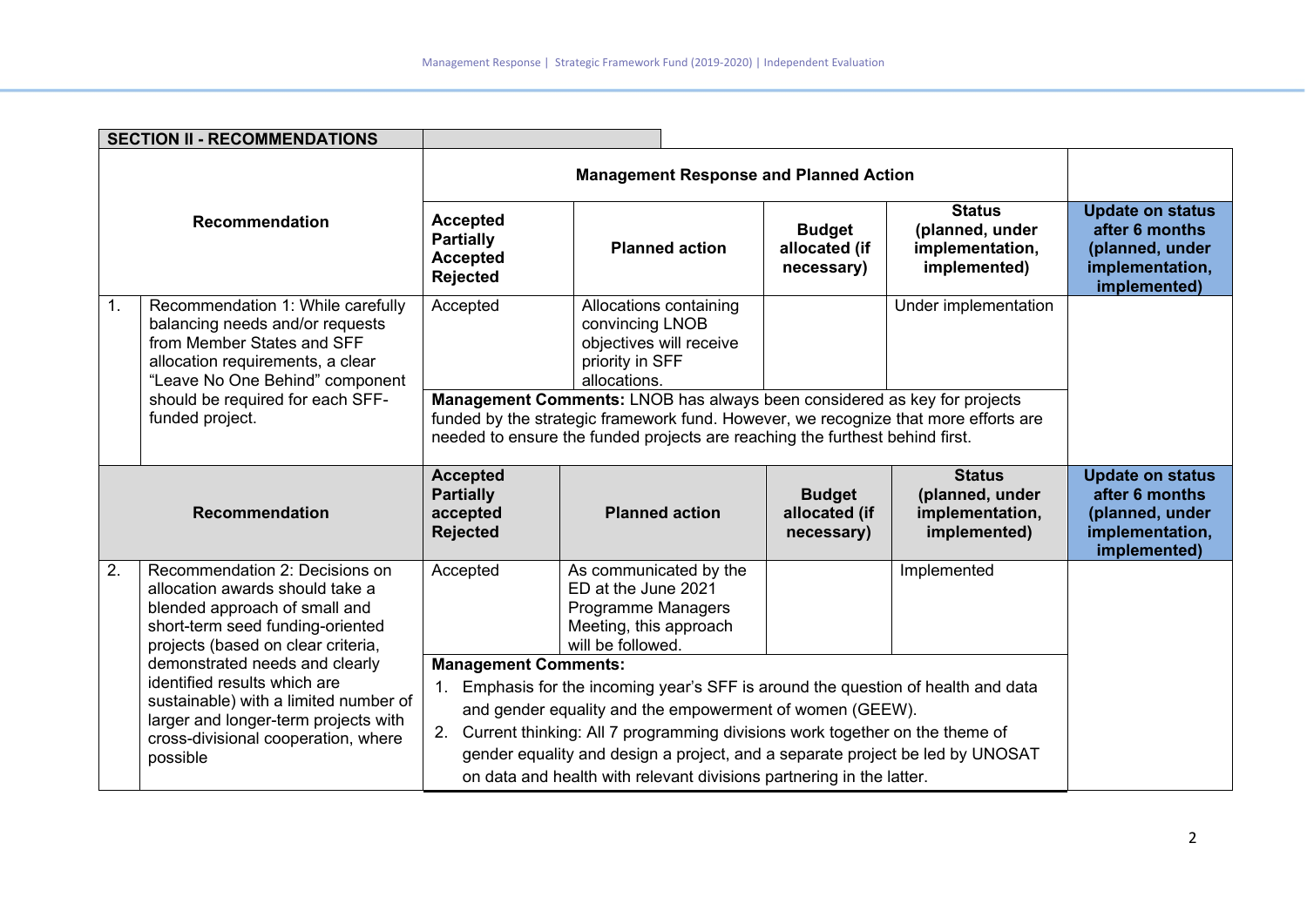|                  | <b>Recommendation</b>                                                                                                                                                                                                                                                                                       | <b>Accepted</b><br><b>Partially</b><br>accepted<br><b>Rejected</b> | <b>Planned action</b>                                                                                                                                                                                                                                                                                                        | <b>Budget</b><br>allocated (if<br>necessary) | <b>Status</b><br>(planned, under<br>implementation,<br>implemented) | <b>Update on status</b><br>after 6 months<br>(planned, under<br>implementation,<br>implemented) |
|------------------|-------------------------------------------------------------------------------------------------------------------------------------------------------------------------------------------------------------------------------------------------------------------------------------------------------------|--------------------------------------------------------------------|------------------------------------------------------------------------------------------------------------------------------------------------------------------------------------------------------------------------------------------------------------------------------------------------------------------------------|----------------------------------------------|---------------------------------------------------------------------|-------------------------------------------------------------------------------------------------|
| 3.               | Recommendation 3: Emphasis<br>should be placed on the<br>development of country-level<br>partnerships, including UN Country<br>Team engagement, in SFF project<br>design and allocation decisions.                                                                                                          | Partially<br>accepted                                              | Revise SFF governing<br>principles and SFF<br>allocation application<br>for programmes to<br>outline how country-<br>level partnerships<br>including with UN<br>country teams enable<br>the effectiveness of<br>projects<br>Communicate to<br>$\bullet$<br>programmes the<br>importance of<br>country-level<br>partnerships. |                                              | Under<br>implementation<br>Planned                                  |                                                                                                 |
|                  |                                                                                                                                                                                                                                                                                                             |                                                                    | Management Comments: This information is already sought through the SFF<br>application process but should be highlighted more strategically by Programmes.                                                                                                                                                                   |                                              |                                                                     |                                                                                                 |
|                  | <b>Recommendation</b>                                                                                                                                                                                                                                                                                       | <b>Accepted</b><br><b>Partially</b><br>accepted<br><b>Rejected</b> | <b>Planned action</b>                                                                                                                                                                                                                                                                                                        | <b>Budget</b><br>allocated (if<br>necessary) | <b>Status</b><br>(planned, under<br>implementation,<br>implemented) | <b>Update on status</b><br>after 6 months<br>(planned, under<br>implementation,<br>implemented) |
| $\overline{4}$ . | <b>Recommendation 4: UNITAR</b><br>programme units should ensure that<br>allocation requests include a clearly<br>defined results framework with<br>specified Level 3 performance needs<br>in project design and in post-training,<br>including, for example, cost neutral<br>communities of practice among | Accepted                                                           | Office of the Executive<br>Director to communicate<br>to programme units that<br>implementation of the<br>recommendation will<br>inform SFF decision<br>making for allocation<br>requests.                                                                                                                                   |                                              | Under<br>implementation                                             |                                                                                                 |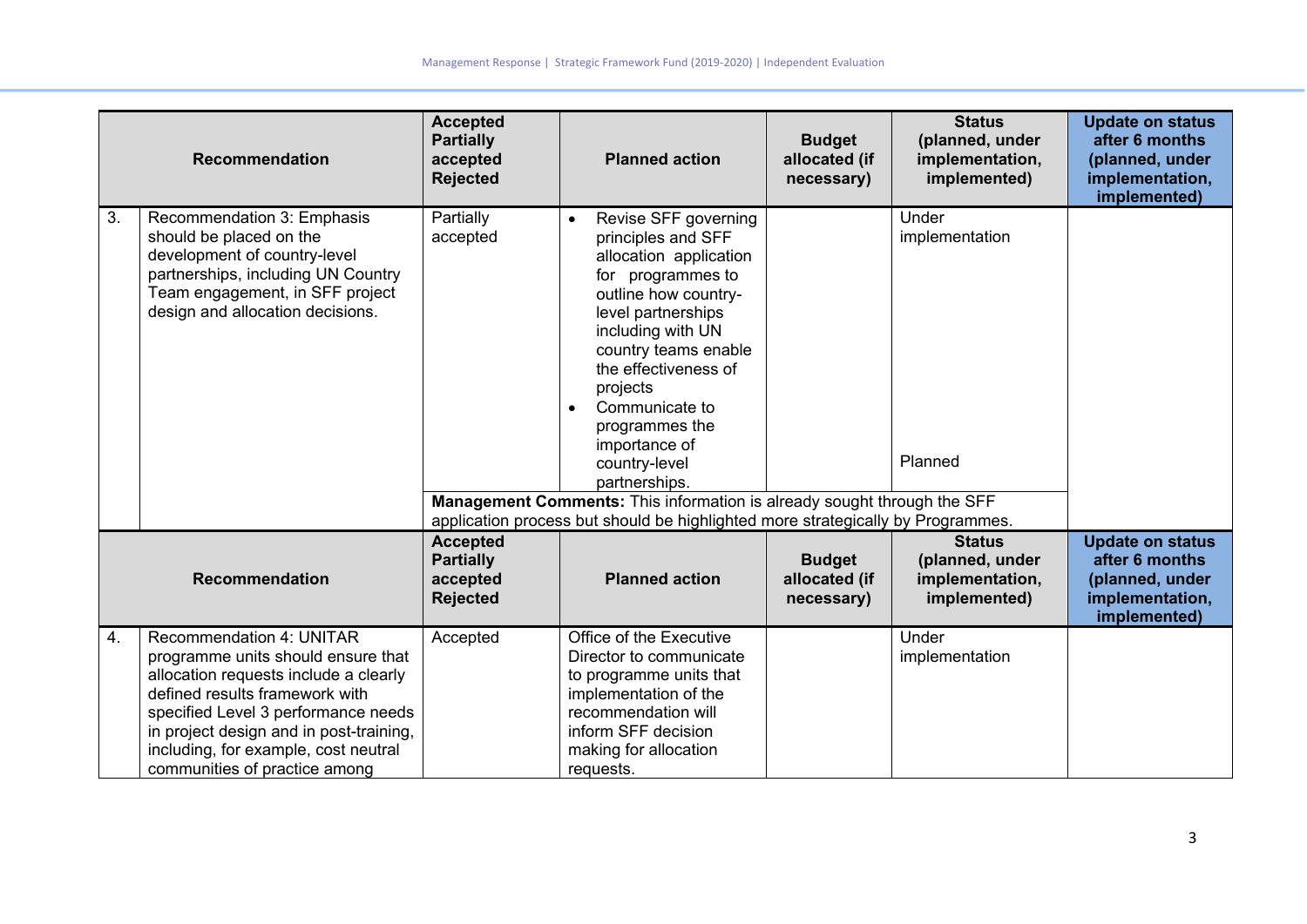|    | alumni, and develop a budget/time<br>criterion to ensure that larger-scale<br>and term future SFF projects include<br>a compulsory post-training follow-up<br>action to measure and assess<br>performance components.                                                                                                                               | <b>Management Comments: Programme Units to ensure that allocation requests that</b><br>contain training outputs include a description of Level 3 training needs (and Level 4<br>intended impacts if allocation request exceed \$400,000), and that project design<br>contains post project follow-up to measure and assess performance level changes/<br>application of knowledge and skills. |                                                                                                                                                                                                                                               |                                              |                                                                     |                                                                                                 |
|----|-----------------------------------------------------------------------------------------------------------------------------------------------------------------------------------------------------------------------------------------------------------------------------------------------------------------------------------------------------|-----------------------------------------------------------------------------------------------------------------------------------------------------------------------------------------------------------------------------------------------------------------------------------------------------------------------------------------------------------------------------------------------|-----------------------------------------------------------------------------------------------------------------------------------------------------------------------------------------------------------------------------------------------|----------------------------------------------|---------------------------------------------------------------------|-------------------------------------------------------------------------------------------------|
|    | Recommendation                                                                                                                                                                                                                                                                                                                                      | <b>Accepted</b><br><b>Partially</b><br>accepted<br>Rejected                                                                                                                                                                                                                                                                                                                                   | <b>Planned action</b>                                                                                                                                                                                                                         | <b>Budget</b><br>allocated (if<br>necessary) | <b>Status</b><br>(planned, under<br>implementation,<br>implemented) | <b>Update on status</b><br>after 6 months<br>(planned, under<br>implementation,<br>implemented) |
| 5. | <b>Recommendation 5: UNITAR</b><br>programme units should at least<br>consider partial virtual training<br>delivery or alternative delivery<br>mechanisms such as radio<br>broadcasting to leverage increased<br>reach, reduce costs and reduce the<br>environmental footprint. This could<br>become additional SFF project<br>allocation criteria. | Accepted                                                                                                                                                                                                                                                                                                                                                                                      | Application request to be<br>revised to specify how<br>projects will be delivered<br>including alternative<br>mechanisms to leverage<br>increased reach, and that<br>such components will be<br>considered in making<br>allocation decisions. |                                              | Under<br>implementation                                             |                                                                                                 |
|    |                                                                                                                                                                                                                                                                                                                                                     | <b>Management Comments:</b>                                                                                                                                                                                                                                                                                                                                                                   |                                                                                                                                                                                                                                               |                                              |                                                                     |                                                                                                 |
|    | <b>Recommendation</b>                                                                                                                                                                                                                                                                                                                               | <b>Accepted</b><br><b>Partially</b><br>accepted<br>Rejected                                                                                                                                                                                                                                                                                                                                   | <b>Planned action</b>                                                                                                                                                                                                                         | <b>Budget</b><br>allocated (if<br>necessary) | <b>Status</b><br>(planned, under<br>implementation,<br>implemented) | <b>Update on status</b><br>after 6 months<br>(planned, under<br>implementation,<br>implemented) |